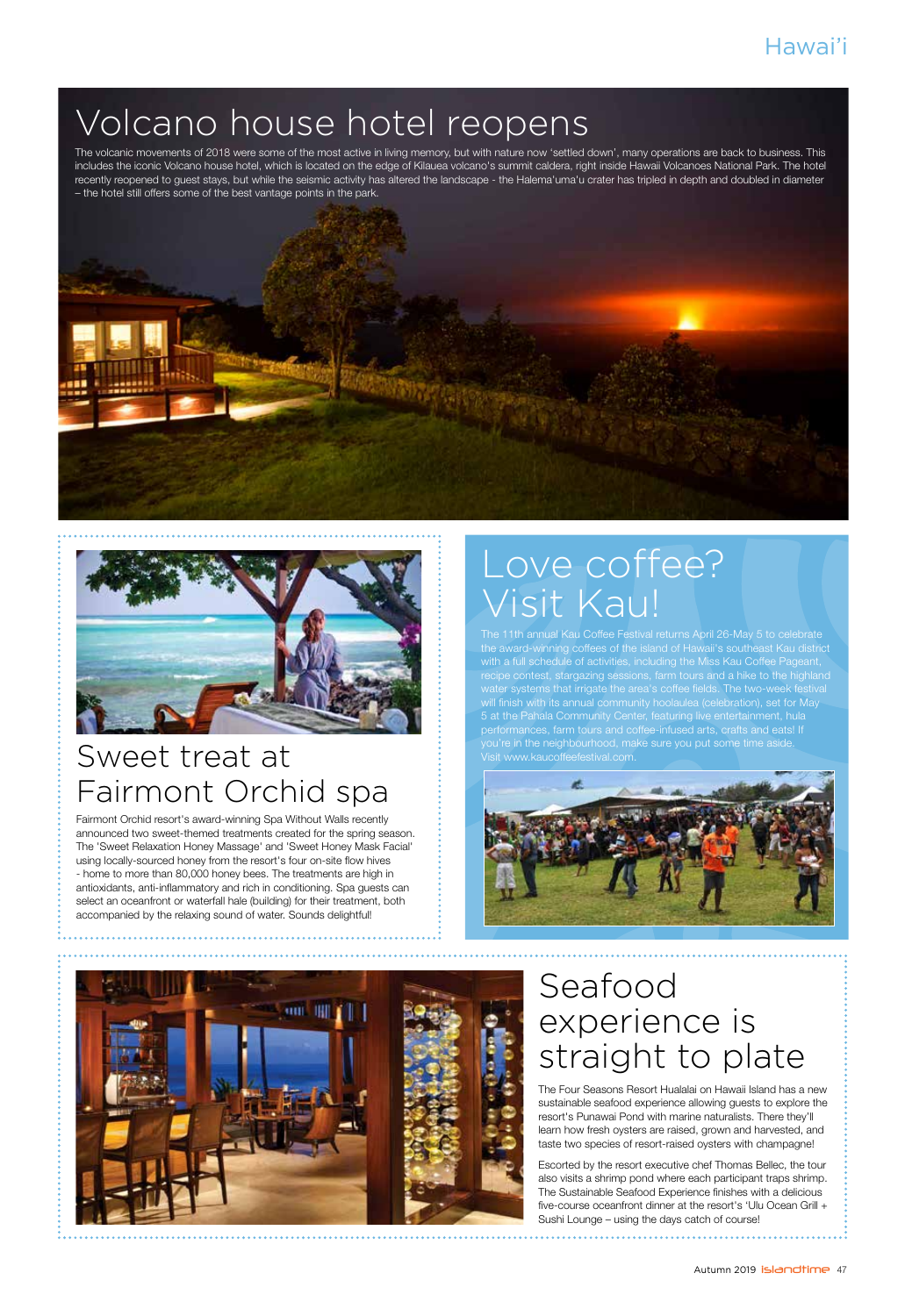## Resort's relaxed beach vibe inspired by local legends Hawaii Marriott

Stroll along Kuhio Beach on the arc of sand that is Waikiki, and you're bound to come across the Waikiki Beach Boys. They are renowned for their casual, bohemian attitude as they arrange surf lessons and canoe rides, and hire out surfboards.

Their glory days may be over, now they have had to adopt a corporate image of uniforms, name tags and iPads. It's supposed to give their presence on the beach a more professional look. But their welcoming smiles, local colour and aloha were the inspiration for interior designer Bianca Yih, from design company CRA in her concept for transforming the guest rooms at the Waikiki Beach Marriott Resort & Spa.

This second phase of the resort's transformation will see all of the 1310 rooms renovated by autumn, 2019. The painted wooden shiplap panels and warm ceruse wood stain throughout the guestrooms' millwork and furniture promote the casual feel of a welcoming Hawaiian home.

All the guest bathrooms are being clad with tiles inspired by whitewashed driftwood planks, and flanked by barn door entries, with new vanities and lighting. Maritime works of art above the beds pay homage to Waikiki's reef.

Other subtle nods to the Beach Boys' lifestyle include coral-coloured accent pillows and rope-woven details to help create a sense of place and time. The bathrooms in the renovated King Rooms will have new walk-in showers encased in glass

Guests can swim in one of the resort's freshwater swimming pools, then relax in the new 10-person outdoor whirlpool located on the third floor of the Paoakalani **Tower** 

There is a new state-of-the-art 24-hour fitness centre, or guests can learn Hawaiian arts and crafts, browse the shops and boutiques, or relax and listen to live Hawaiian entertainment. The balconies or lanai, where guests can enjoy a drink and a snack and lap up the unforgettable view of the Pacific Ocean, have also been refreshed.

The renovation of the guest rooms follows the first phase in the transformation of the Waikiki Beach Marriott, which began in 2016 with the completion of the Kona Moku Ballroom, the Nanea Lobby and the Kuhio Beach Grill.

The focal point of the Kona Moku Ballroom is a stunning blown glass chandelier which beams out a kaleidoscope of colours. Customised lighting and a lanai overlooking the lobby's water feature help ensure meetings and events happen in a professional, relaxed atmosphere. The ballroom accommodates 800 guests in a theatre setup and 610 attendees for a banquet.

The crowning touch of the Nanea Lobby transformation is a dramatic 18 x 6 metre carved wooden artwork, Ka Maka Hinu (The Bright Face), by artist Kaiwi Nui Yoon. The artwork is intended to reflect the love of Queen Liliuokalani, Hawaii's last reigning monarch, for the people of her kingdom.





The Kuhio Beach Grill, or KBG, takes pride in their bourbon bar, featuring craft cocktails and over 40 different whiskies, including some from Japan. The menu features locally inspired modern American cuisine. The Grill is open for breakfast and dinner, with a prime rib buffet being an evening highlight.

A century ago, the land on which the resort stands was the Queen's summer residence, complementing her main home. The resort honoured her by naming its two towers to represent her two homes Kealohilani and Paoakalani (for 'heavenly' and 'fragrance'). It perpetuates her legacy by providing guests with authentic Hawaiian music by some of the state's best musicians, displaying Hawaiian artifacts throughout the hotel, and welcoming guests with traditional, gracious Hawaiian hospitality.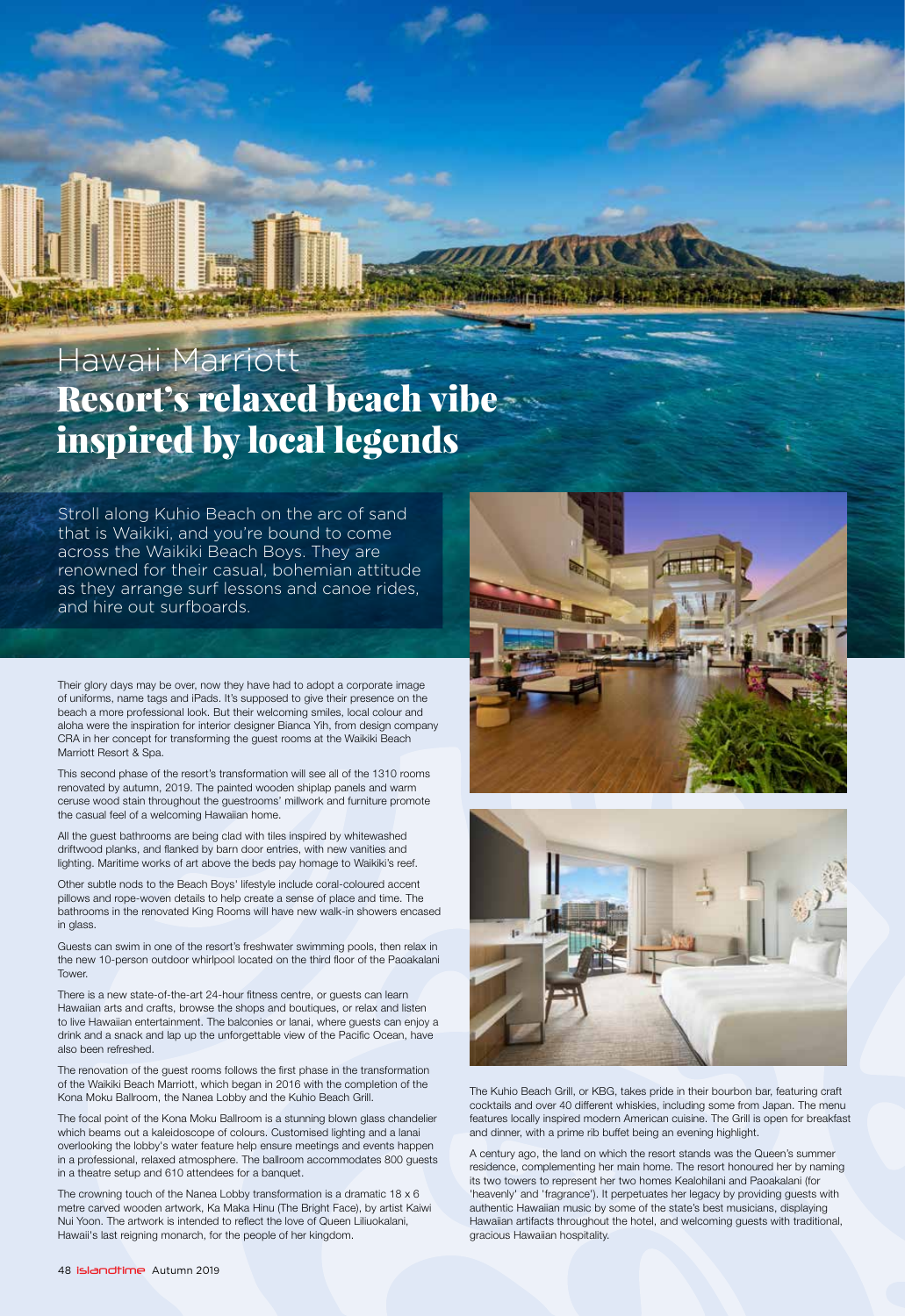### *AS IF AN* OCEAN VIEW *WASN'T ENOUGH*

#### EXPERIENCE OUR ROOM & BREKKIE PACKAGE

Includes an ocean view room, welcome drinks for two, daily breakfast at 100 Sails Restaurant & Bar, guaranteed early check-in at noon and no resort charge. 5 night minimum stay required.





At the Prince Waikiki, the infinity pool and ocean merge while our personalized service helps everyday life vanish into the horizon.

*Find your escape at* PRINCEWAIKIKI.COM/BREKKIE **RESERVATIONS@PRINCEHAWAII.COM**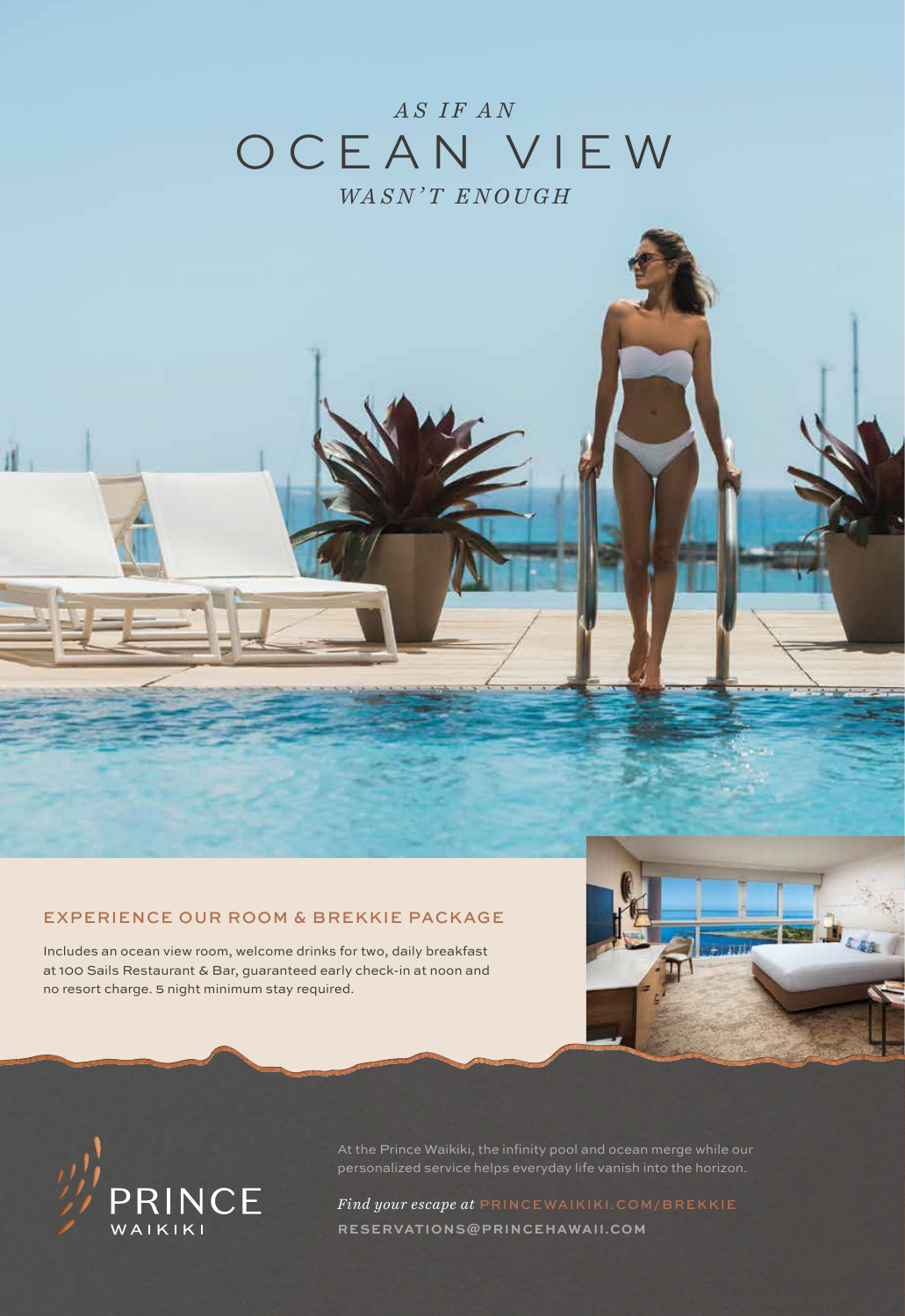# Get a bird's eye view of the Big Island

Paradise Helicopters is expanding its service from the Waimea-Kohala Airport in the northern part of the island of Hawaii. The new helicopter tour of the Kohala Mountain's takes in breathtaking valleys and waterfalls. The tour is also 'doors-off', so your camera (or phone) will be the only thing between you and the towering 2500ft waterfalls and sheer cliff faces. And along the way, you'll experience and learn about the geography, history and lush beauty of Kohala, birthplace of King Kamehameha. For more information, visit www.paradisecopters.com

**J508F** 



### Moana Masters Cooking a must for foodies

popular Moana Masters Cooking Class at the iconic Moana Surfrider Hotel, a Westin Resort & Spa, Waikiki Beach. Sato will showcase his skills and demonstrate a variety of culinary techniques such as breaking down the locally sustainable fish Kanpachi and then preparing it as sashimi and a grilled version. Plus attendees get to enjoy a delicious meal and paired beverages along the way! "The Masters Chef Series was created with the foodie, beverage connoisseur, and the passionate diner in mind," says Ryan Loo, director of food & beverage at the Moana Surfrider. Moana Masters Cooking Classes are held monthly on a Saturday from noon to 2 pm – the next few classes include Chef Colin Sato creating sous vide pork chop, chicken and andouille sausage gumbo, and seafood boil with slaw and stone fruit cobbler. Delish!

#### White Sands Hotel swings back to the 1960s

Honolulu's White Sands Hotel is undergoing a full restoration to its original 1960's glory, with a reopening planned for July 2019. As one of Waikiki's only remaining walkup motels, White Sands will be a funky, fun return to the Hawaii of a classic era.

A full revamp by Honolulu-based interior design house Vanguard Theory will put a twist on Hawaii's mid-century nostalgia.

Think lush garden and a pool courtyard oasis complete with a bar-adjacent hot tub that will be a magnet for fun-loving patrons! Honolulu's well-loved Fête restaurant group will also re-create continental cuisine with elevated 1960's throwback items. Sounds amazing!